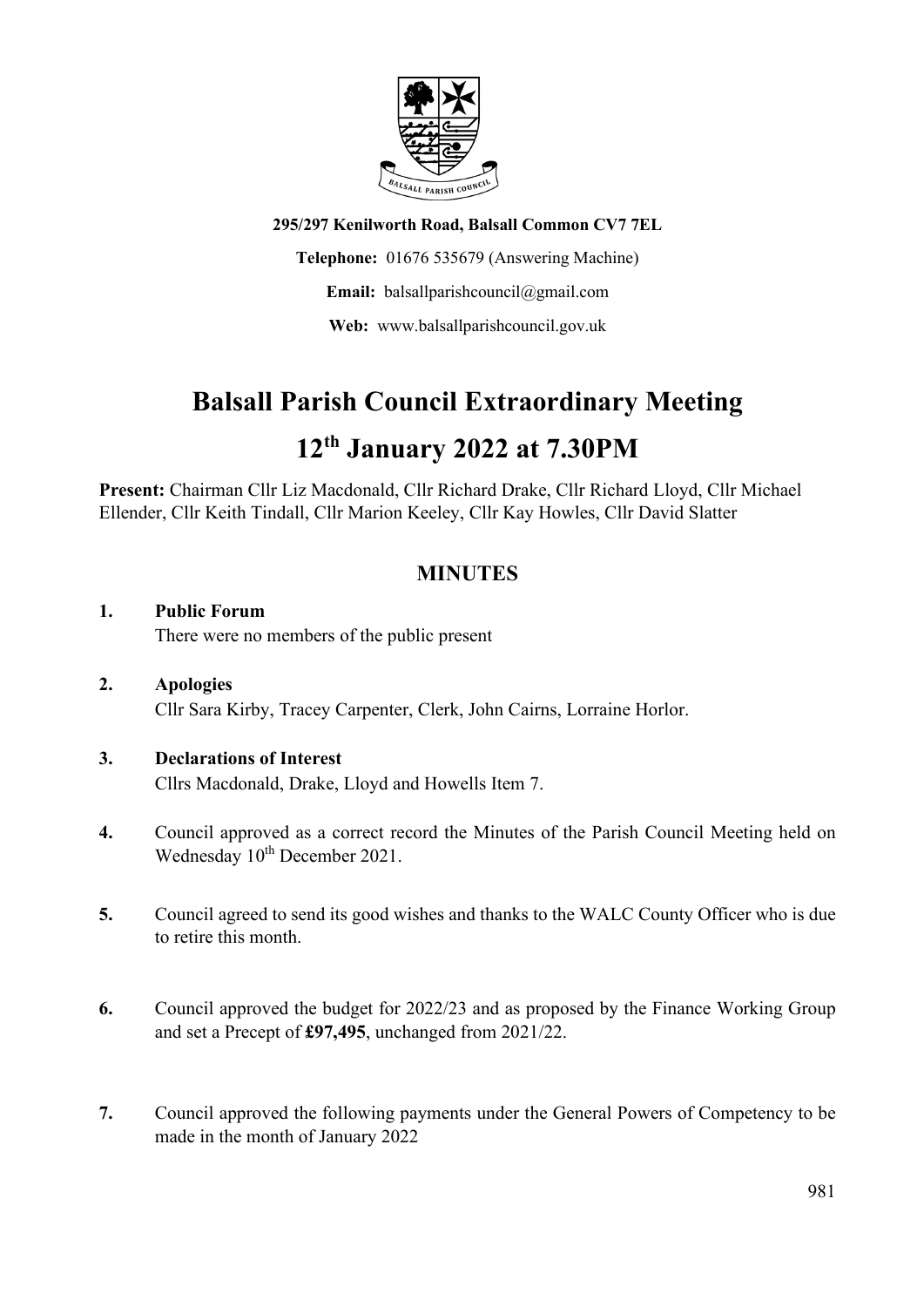| Chairmans allowance                         | £400   |
|---------------------------------------------|--------|
| Councillors allowances (4)                  | £800   |
| Clerk salary (January)                      |        |
| Fairways Invoice 10-22-12720BPC             | £1,360 |
| Pied Piper December Moles inv 3197          | £102   |
| WALC Invoice 21877 PRoW RL                  | £30    |
| WALC Invoice 21888 PRoW MK                  | £30    |
| Cemetery consultant December invoice 006/21 | £125   |

**8.** Council approved the delegation to Councillors Tindall and Howles (and Councillor Lloyd on tree matters) the responsibility to respond to Solihull Metropolitan Borough Council, on planning applications received, on behalf of the Council, whilst the Clerk is on sick leave. This is limited to planning applications where the response date is prior to the next full council meeting and responses will only be where there are matters that are contrary to the NPPF and/or the Balsall Neighbourhood Plan.

Councillor Tindall was thanked for his drafting of the response to the application on Wootten Green Lane, which was agreed.

- **9.** Council agreed to exclude the Public and Press during the discussion of Items 10 & 11 because the matter could contain exempt information as defined in Schedule 12 A to the Local Government Act 1972 i.e. relating to financial or business affairs of any particular person (including the authority holding that information) and the UK Data Protection Act 2018 Updated 2021 and UK General Data Protection Regulations as sensitive personal data may be discussed.
- **10a.** Council approved the appointment of a temporary Clerk (Judith Parry-Evans) to provide cover whilst the Clerk to the council is on sick leave using the same rates as in the cemetery consultancy contract for 1 day (FTE) per week on a rolling 4 week contract to be reviewed monthly.

 The proposal is made on the basis of the individual's invested knowledge of the Council and its procedures. The Council's temporary Clerk would cover a limited range of the Proper Officer and Responsible Financial Officer functions in order to maintain the Council's key functions.

**10b.** Council approved the Chairman to make the temporary Clerk contract with the individual.